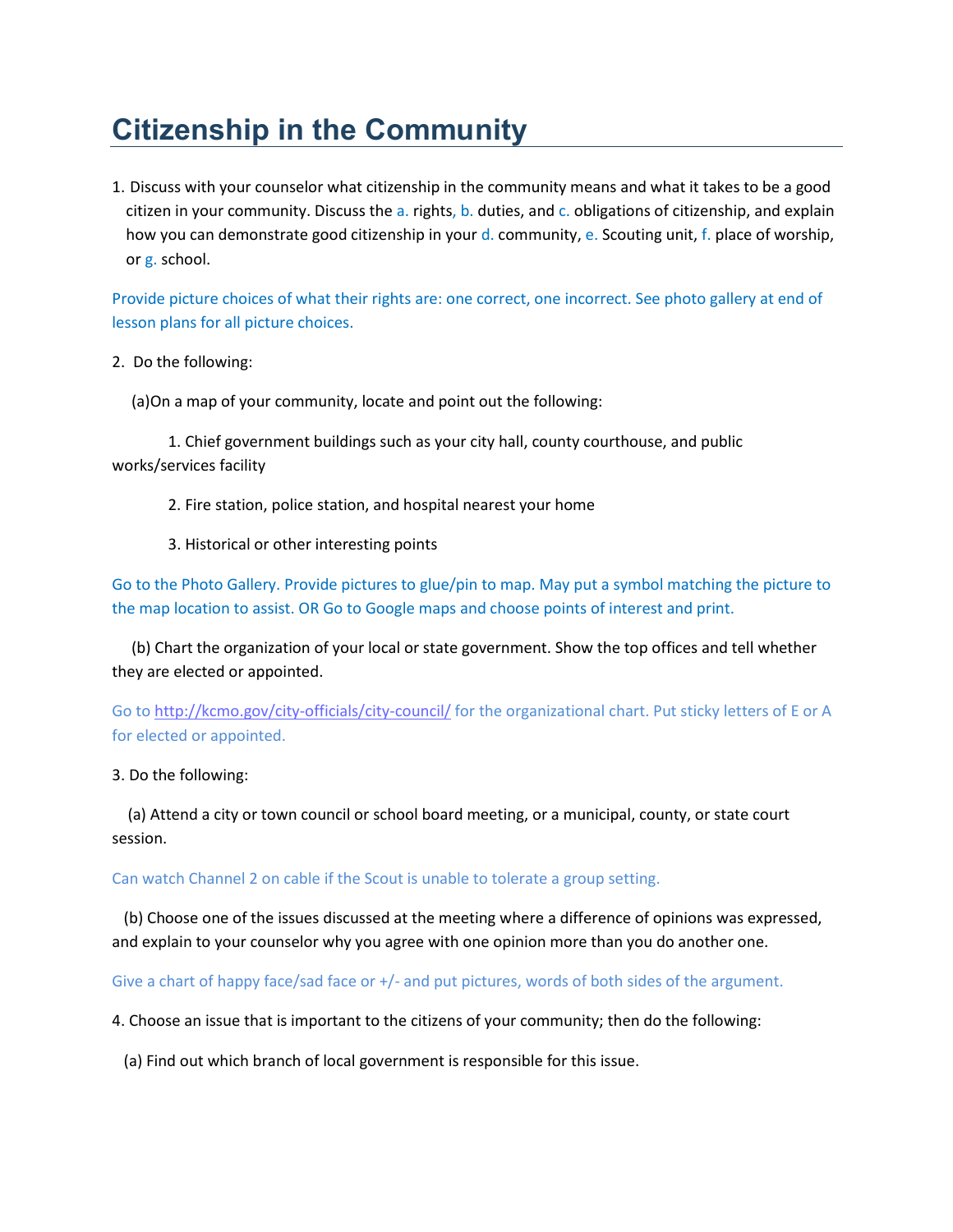Topics you may find: trash, snow removal, more police presence, taxes, parks & recreation, abandoned homes, vacant lots, new airport. Give 3 index cards: legislative, judicial, executive and they put issues under each heading. May have to use pictures or symbols for each. https://www.bing.com/images/search?q=My+Community+Clip+Art&FORM=IRIBIP

 (b) With your counselor's and a parent's approval, interview one person from the branch of government you identified in requirement 4a. Ask what is being done about this issue and how young people can help.

The State Representative or State Senator seem to be the most accessible. You could also interview your City Council representative.

(c) Share what you have learned with your counselor.

May put issues in images and the Scout puts under +/- category on progress of each issue.

5. With the approval of your counselor and a parent, watch a movie that shows how the actions of one individual or group of individuals can have a positive effect on a community. Discuss with your counselor what you learned from the movie about what it means to be a valuable and concerned member of the community.

One suggested site to look at choices: https://brightside.me/wonder-films/15-incredibly-positivemovies-that-are-sure-to-motivate-you-161455/

6. List some of the services (such as the library, recreation center, public transportation, and public safety) your community provides that are funded by taxpayers. Tell your counselor why these services are important to your community.

Take the services and match the pictures to what they offer. See photo gallery.

7. Do the following:

 (a)Choose a charitable organization outside of Scouting that interests you and brings people in your community together to work for the good of your community.

Ideas: KC Pet Project, Harvesters, City Union Mission, Matt Mason Triathlon, Leukemia Lymphoma Society, Ronald McDonald House, Wounded Warriors, Heart to Heart

 (b) Using a variety of resources (including newspapers, fliers and other literature, the Internet, volunteers, and employees of the organization), find out more about this organization.

## Google it! Best place to start on information.

 (c) With your counselor's and your parent's approval, contact the organization and find out what young people can do to help. While working on this merit badge, volunteer at least eight hours of your